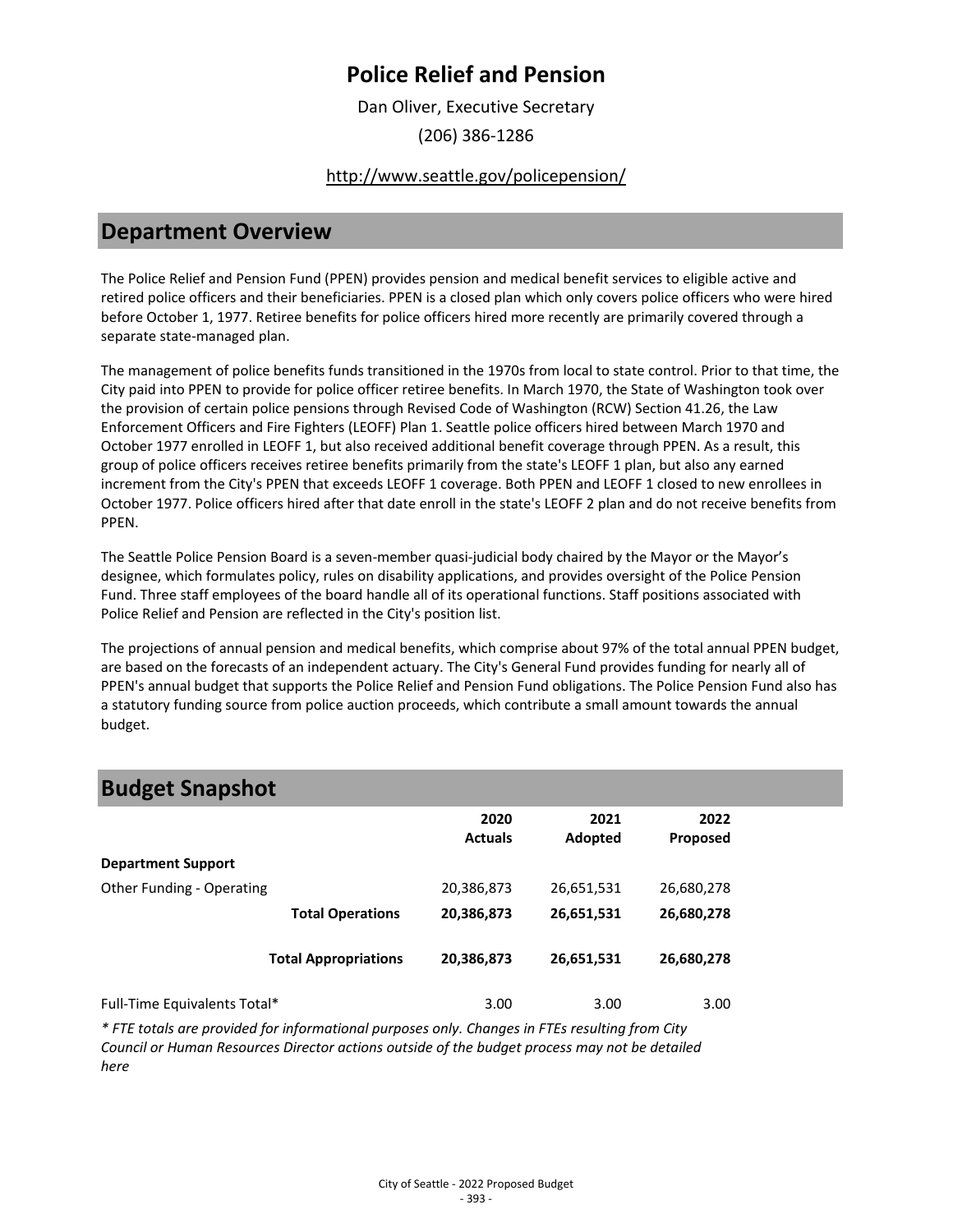## **Budget Overview**

The Police Relief and Pension Fund (PPEN) pays legally mandated pension and medical benefits, including long-term care, to eligible retired police officers and qualified beneficiaries. The total pension benefits for PPEN members are increased annually through locally negotiated cost of living adjustments (COLA) and local inflation. These increases are then offset by the benefits paid by the state's LEOFF 1 pension plan which has its own annual growth rate.

Most of PPEN's retirees are represented by either the Seattle Police Management Association (SPMA) or the Seattle Police Officer's Guild (SPOG).

The 2022 Proposed Budget's retiree medical and long-term care costs are \$15.38 million, unchanged from the 2021 Adopted Budget. The actuarial report anticipates medical and long-term care costs will increase over the next 15 to 20 years due to PPEN's aging membership and annual trend rates for medical and long-term care costs.

The 2022 Proposed Budget includes appropriation increases of \$28,747 for centrally adjusted administrative and labor costs. The Proposed Budget reduces the General Fund transfer by \$3.36 million and an intentional use of \$3.66 million of existing fund balance to provide resources against expected expenditures.

## **Incremental Budget Changes**

### **Police Relief and Pension**

|                                                | <b>Dollars</b> | <b>FTE</b> |
|------------------------------------------------|----------------|------------|
| 2021 Adopted Budget                            | 26,651,531     | 3.00       |
| <b>Baseline</b>                                |                |            |
| Citywide Adjustments for Standard Cost Changes | 28,747         |            |
| <b>Proposed Technical</b>                      |                |            |
| Reduction of GF revenue contribution           |                |            |
| <b>Total Incremental Changes</b>               | \$28,747       |            |
| <b>Total 2022 Proposed Budget</b>              | \$26,680,278   | 3.00       |

## **Description of Incremental Budget Changes**

|                                                       | <b>Baseline</b> |
|-------------------------------------------------------|-----------------|
| <b>Citywide Adjustments for Standard Cost Changes</b> |                 |
| Expenditures                                          | \$28.747        |

Citywide technical adjustments made in the baseline phase reflect changes to internal services costs, including rates from the Department of Finance & Administrative Services, Seattle Information Technology Department, Seattle Department of Human Resources, and for healthcare, retirement and industrial insurance charges for the department. These adjustments reflect initial assumptions about these costs and inflators early in the budget process.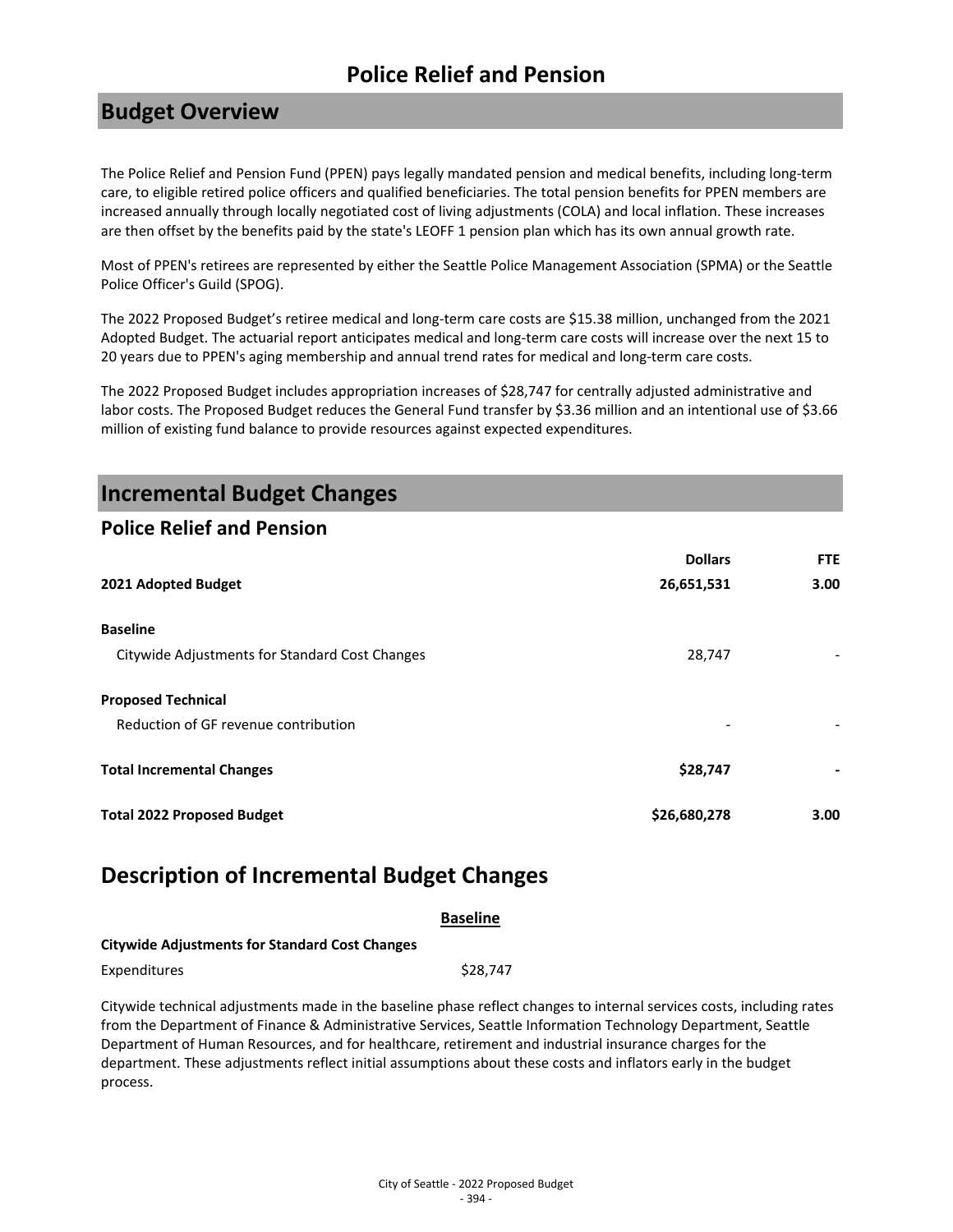#### **Proposed Technical**

#### **Reduction of GF revenue contribution**

Revenues \$28,747

This change reduces the GF contribution for 2022 to the Police Relief and Pension Fund (61060) with the intent of reducing available fund balance. The General Fund transfer is reduced by \$3.36 million requiring an expected, intentional use of \$3.66 million of existing fund balance to provide resources against expected expenditures. A total increase of \$28,747 is needed to cover incremental labor costs in 2022.

### **Expenditure Overview**

|                                                | 2020           | 2021       | 2022            |  |
|------------------------------------------------|----------------|------------|-----------------|--|
| <b>Appropriations</b>                          | <b>Actuals</b> | Adopted    | <b>Proposed</b> |  |
| PPEN - BO-PP-RP604 - Police Relief and Pension |                |            |                 |  |
| 61060 - Police Relief & Pension Fund           | 20,386,873     | 26,651,531 | 26,680,278      |  |
| Total for BSL: BO-PP-RP604                     | 20,386,873     | 26,651,531 | 26,680,278      |  |
| <b>Department Total</b>                        | 20,386,873     | 26,651,531 | 26,680,278      |  |
| Department Full-Time Equivalents Total*        | 3.00           | 3.00       | 3.00            |  |

*\* FTE totals are provided for informational purposes only. Changes in FTEs resulting from City Council or Human Resources Director actions outside of the budget process may not be detailed here*

## **Budget Summary by Fund Police Relief and Pension**

|                                      | 2020<br><b>Actuals</b> | 2021<br>Adopted | 2022<br>Proposed |
|--------------------------------------|------------------------|-----------------|------------------|
| 61060 - Police Relief & Pension Fund | 20,386,873             | 26,651,531      | 26,680,278       |
| <b>Budget Totals for PPEN</b>        | 20,386,873             | 26,651,531      | 26,680,278       |

## **Revenue Overview**

|                             | <b>2022 Estimated Revenues</b>              |                |            |                 |
|-----------------------------|---------------------------------------------|----------------|------------|-----------------|
| <b>Account</b>              |                                             | 2020           | 2021       | 2022            |
| Code                        | <b>Account Name</b>                         | <b>Actuals</b> | Adopted    | <b>Proposed</b> |
| 360400                      | Unclaimed Money/Property Sales              | 98,624         | 117,000    | 117,000         |
| 360430                      | <b>Employr Pnsn Contributions</b>           | 25,876,986     | 25,858,986 | 22,500,000      |
| 397010                      | <b>Operating Transfers In</b>               |                | 400,000    | 400,000         |
| <b>Pension Fund</b>         | Total Revenues for: 61060 - Police Relief & | 25,975,610     | 26,375,986 | 23,017,000      |
| 400000                      | Use of/Contribution to Fund Balance         |                | 275,545    | 3,663,278       |
| <b>Pension Fund</b>         | Total Resources for:61060 - Police Relief & | 25,975,610     | 26,651,531 | 26,680,278      |
| <b>Total PPEN Resources</b> |                                             | 25,975,610     | 26,651,531 | 26,680,278      |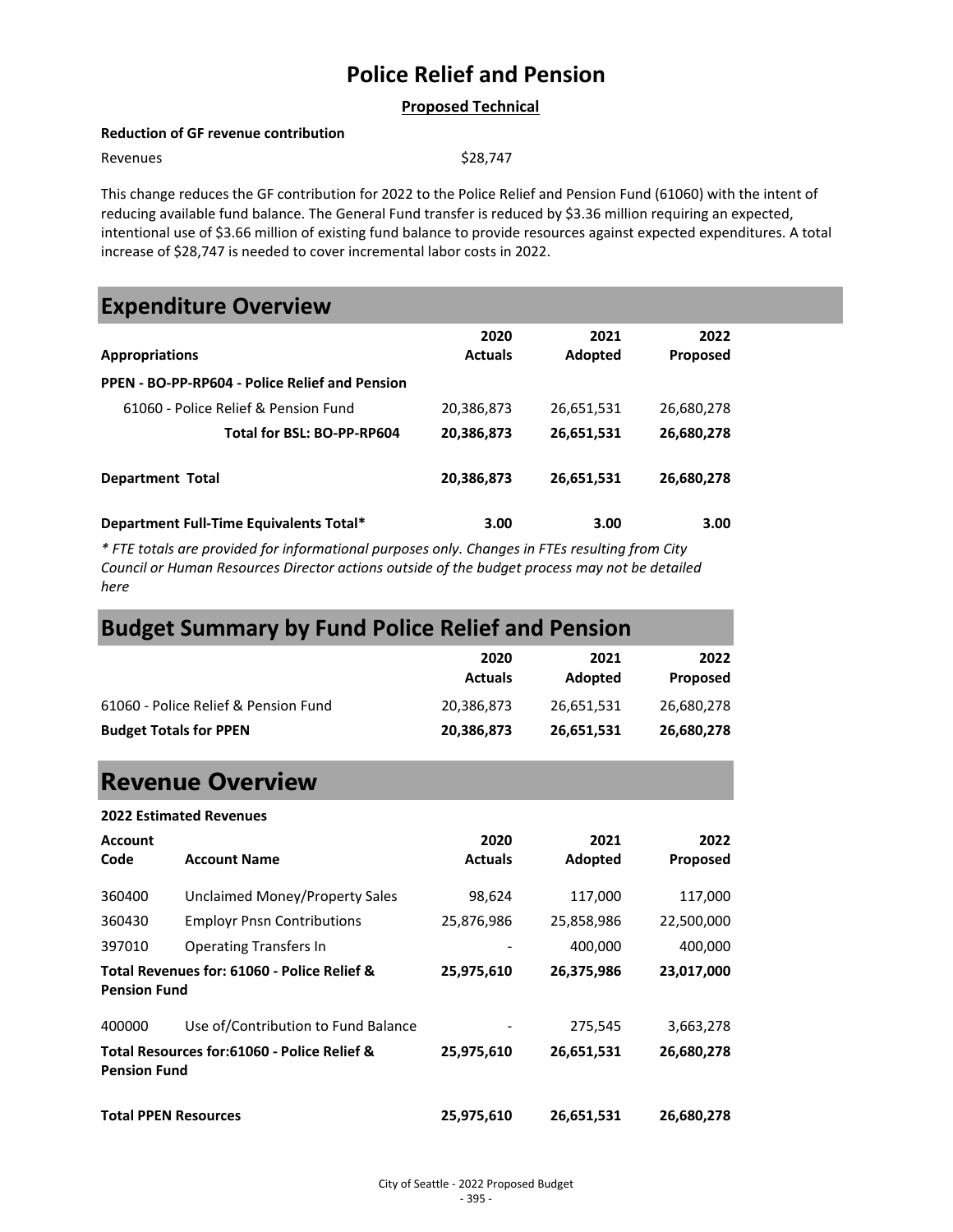# **Appropriations by Budget Summary Level and Program**

### **PPEN - BO-PP-RP604 - Police Relief and Pension**

The purpose of the Police Relief and Pension Budget Summary Level is to provide responsive benefit services to eligible active-duty and retired Seattle police officers.

| <b>Program Expenditures</b>   | 2020<br><b>Actuals</b> | 2021<br>Adopted          | 2022<br><b>Proposed</b> |
|-------------------------------|------------------------|--------------------------|-------------------------|
| Death Benefits                | 19,000                 | 18,000                   | 18,000                  |
| Leadership and Administration | 785,212                | 874,782                  | 903,529                 |
| Long-Term Care                | 4,570,085              | $\overline{\phantom{0}}$ |                         |
| <b>Medical Benefits</b>       | 7,359,537              | 15,380,000               | 15,380,000              |
| Pensions                      | 7,653,038              | 10,378,749               | 10,378,749              |
| <b>Total</b>                  | 20,386,873             | 26,651,531               | 26,680,278              |
| Full-time Equivalents Total*  | 3.00                   | 3.00                     | 3.00                    |

*\*FTE totals are provided for informational purposes only. Changes in FTEs resulting from City Council or Human Resources Director actions outside of the budget process may not be detailed here*

*The following information summarizes the programs in Police Relief and Pension Budget Summary Level:*

#### **Death Benefits**

|                  | 2020           | 2021    | 2022     |
|------------------|----------------|---------|----------|
| Expenditures/FTE | <b>Actuals</b> | Adopted | Proposed |
| Death Benefits   | 19.000         | 18.000  | 18,000   |

#### **Leadership and Administration**

|                                    | 2020           | 2021    | 2022     |
|------------------------------------|----------------|---------|----------|
| Expenditures/FTE                   | <b>Actuals</b> | Adopted | Proposed |
| Leadership and Administration      | 785.212        | 874.782 | 903.529  |
| <b>Full Time Equivalents Total</b> | 3.00           | 3.00    | 3.00     |

#### **Long-Term Care**

|                  | 2020           | 2021    | 2022                     |
|------------------|----------------|---------|--------------------------|
| Expenditures/FTE | <b>Actuals</b> | Adopted | <b>Proposed</b>          |
| Long-Term Care   | 4,570,085      | -       | $\overline{\phantom{a}}$ |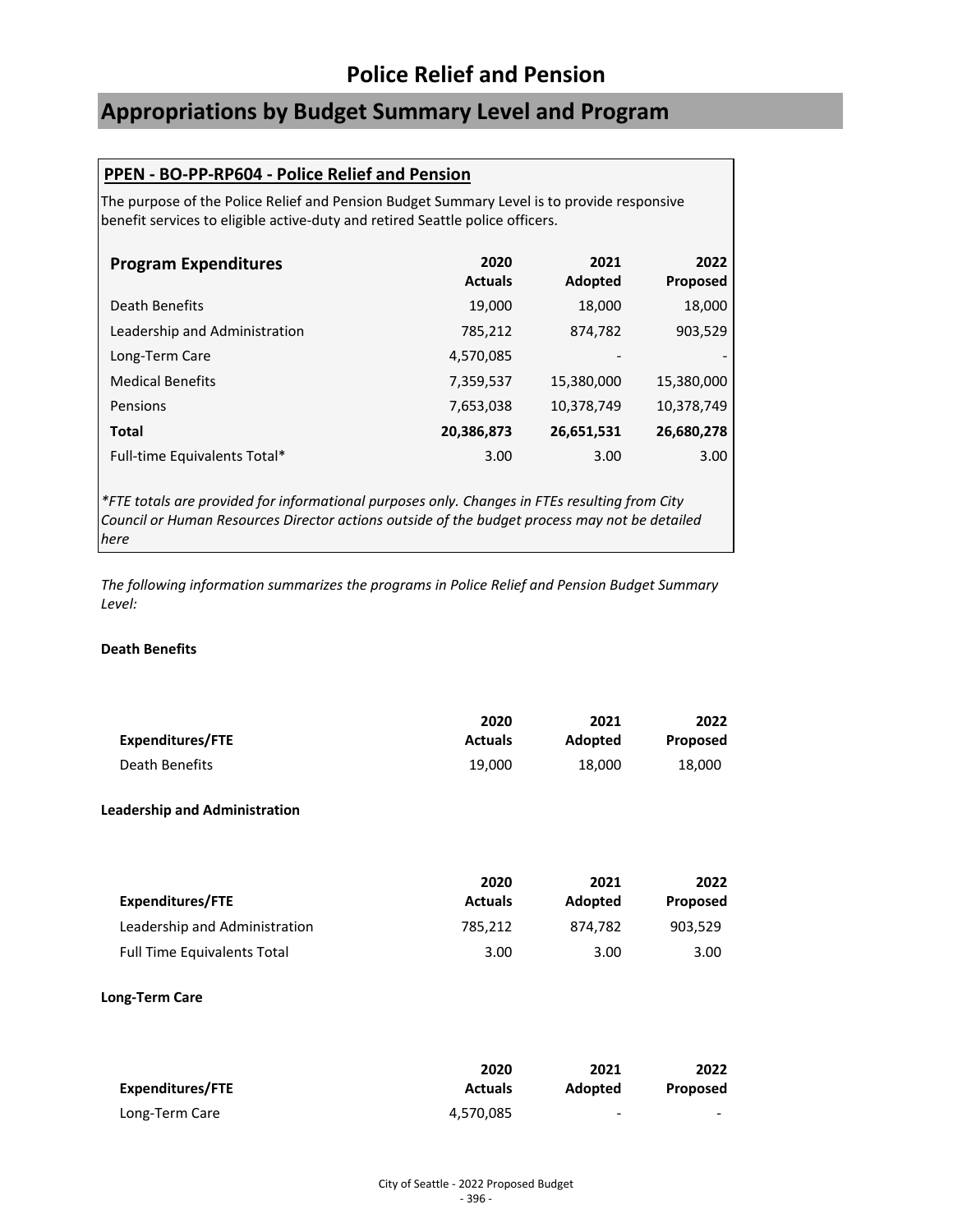### **Medical Benefits**

| <b>Expenditures/FTE</b> | 2020           | 2021       | 2022       |
|-------------------------|----------------|------------|------------|
|                         | <b>Actuals</b> | Adopted    | Proposed   |
| <b>Medical Benefits</b> | 7,359,537      | 15,380,000 | 15,380,000 |
| <b>Pensions</b>         |                |            |            |
| Expenditures/FTE        | 2020           | 2021       | 2022       |
|                         | <b>Actuals</b> | Adopted    | Proposed   |

Pensions 2,653,038 10,378,749 10,378,749

City of Seattle - 2022 Proposed Budget - 397 -